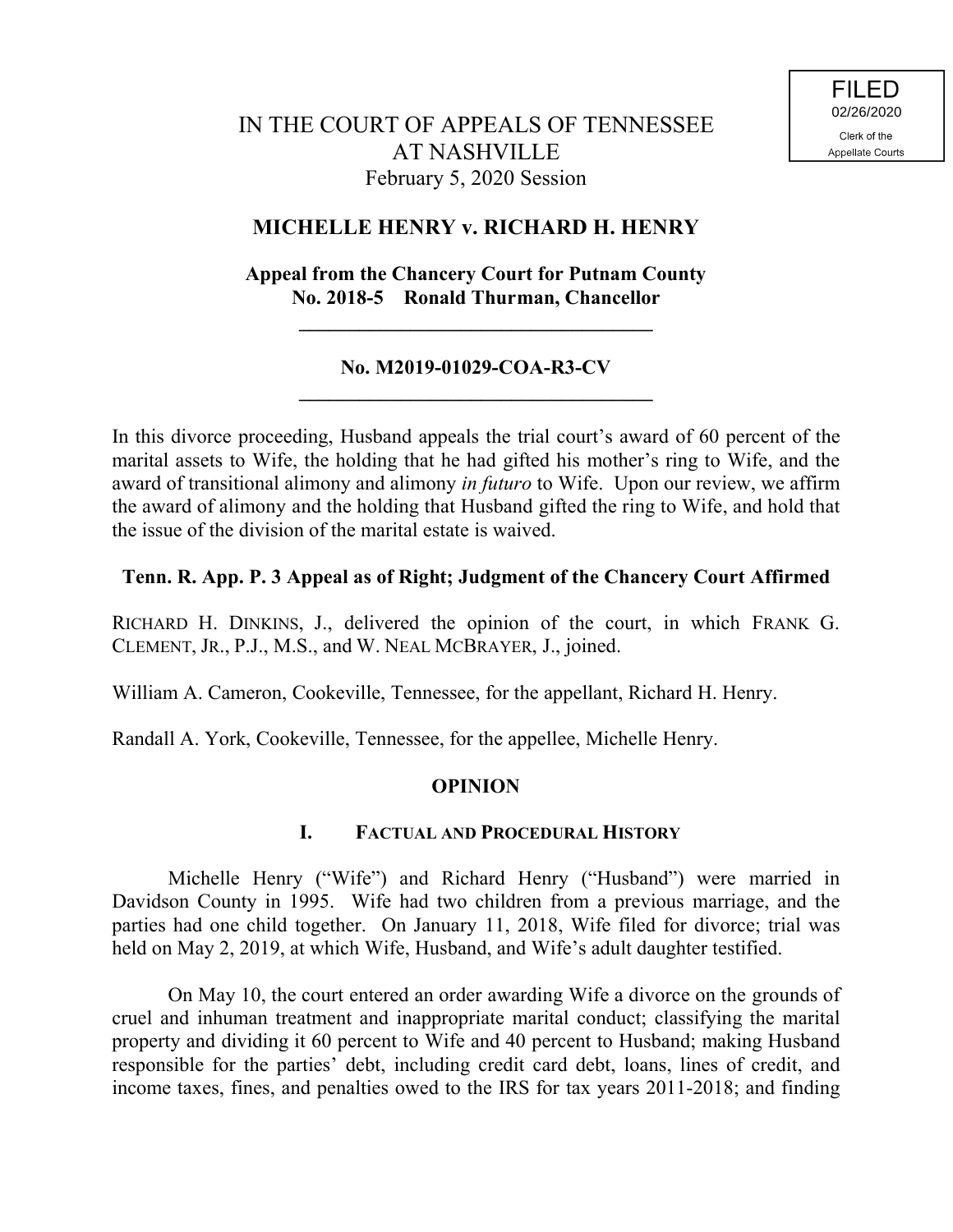"that [Husband] made a gift of [his mother's] ring to [Wife]" and awarding the ring to Wife. Further, the court sustained a motion for contempt filed by Wife, sentenced Husband to incarceration, and awarded Wife \$15,000 as alimony *in solido* for attorney's fees for the prosecution of the motion. The court awarded Wife transitional alimony of \$5,500 per month for 30 months and, as additional transitional alimony, required Husband to continue to pay the premium on his life insurance policy, and to keep Wife as beneficiary on the policy until her  $67<sup>th</sup>$  birthday (September 2028); and awarded alimony *in futuro* of \$4,000 per month to begin after the period of transitional alimony.

Husband timely filed his notice of appeal and articulates the following issues:

- 1. Whether the trial court abused its discretion by awarding Husband's separate property to Wife based on testimony given by [Wife's adult daughter] in violation of Tennessee Rule of Evidence 615.
- 2. Whether the trial court abused its discretion by awarding Wife sixty percent (60%), and Husband forty percent (40%) of the martial property after ordering Husband to assume sole responsibility for the martial debt and IRS back taxes.
- 3. Whether the trial court abused its discretion in determining the type and amount of alimony.

### **II. STANDARD OF REVIEW**

As this case was tried without a jury, our review of the trial court's factual findings is *de novo* upon the record, accompanied by a presumption of the correctness of the findings, unless the preponderance of the evidence is otherwise. *See* Tenn. R. App. P. 13(d). Our review of questions of law is *de novo*, with no presumption of correctness. *Armbrister v. Armbrister*, 414 S.W.3d 685, 692 (Tenn. 2013).

### **III. ANALYSIS**

#### **A. ISSUE 1: RULE OF SEQUESTRATION**

In partial reliance on the testimony of Wife's adult daughter, the trial court concluded that Husband gifted his mother's ring to Wife and awarded it to her. Husband contends that allowing Wife's daughter to testify regarding the ring violated Tennessee Rule of Evidence 615, since she had previously testified and remained in court to hear other testimony.<sup>1</sup>

 $<sup>1</sup>$  Rule 615 reads:</sup>

At the request of a party the court shall order witnesses, including rebuttal witnesses, excluded at trial or other adjudicatory hearing. In the court's discretion, the requested sequestration may be effective before voir dire, but in any event shall be effective before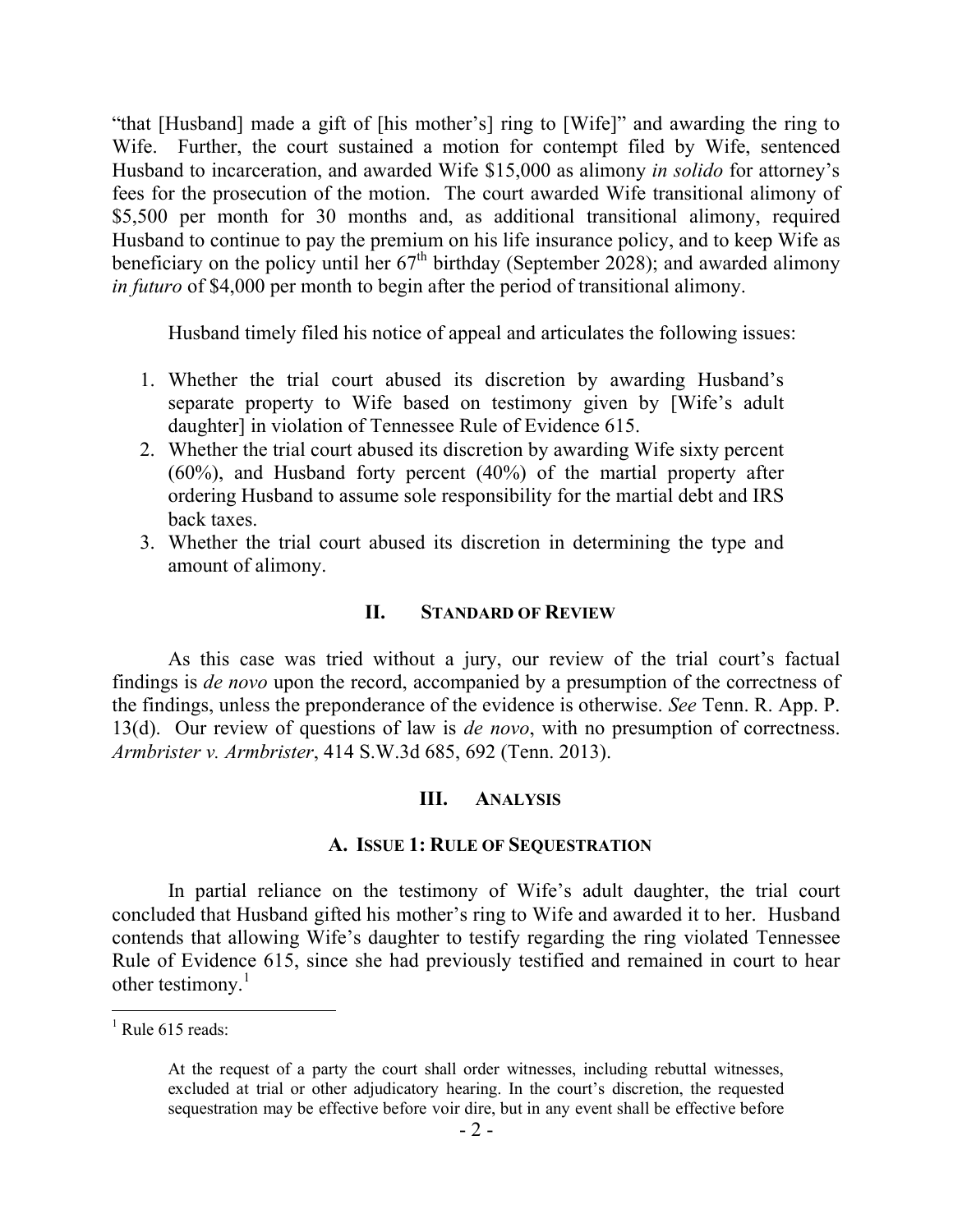Husband asserts in his brief that he "raised [the] issue with the trial court that [Wife's daughter] had remained in the courtroom since her first testimony, thereby violating 'The Rule."<sup>2</sup> Upon our review of the transcript and Husband's counsel's concession at oral argument, the record is clear that there was no objection raised at the time Wife's daughter testified regarding the ring. "Failure to object [to] evidence in a timely and specific fashion precludes taking issue on appeal with the admission of the evidence." *Grandstaff v. Hawks*, 36 S.W.3d 482, 488 (Tenn. Ct. App. 2000); *see also* Tenn. R. Evid.  $103(a)(1)$ <sup>3</sup> Accordingly, because Husband failed to object to the testimony, this issue is waived. Given the testimony in the record regarding the ring and

opening statements. The court shall order all persons not to disclose by any means to excluded witnesses any live trial testimony or exhibits created in the courtroom by a witness. This rule does not authorize exclusion of (1) a party who is a natural person, or (2) a person designated by counsel for a party that is not a natural person, or (3) a person whose presence is shown by a party to be essential to the presentation of the party's cause. This rule does not forbid testimony of a witness called at the rebuttal stage of a hearing if, in the court's discretion, counsel is genuinely surprised and demonstrates a need for rebuttal testimony from an unsequestered witness.

Commonly referred to as "the rule," *see Chamberlain v. Aetna Life & Cas. Ins. Co.*, 593 S.W.2d 661, 662 (Tenn. 1980), this Rule of Evidence is invoked "to prevent one witness from hearing the testimony of any other witness and adjusting his testimony in accord thereto." *Smith v. State*, 554 S.W.2d 648, 651 (Tenn. Crim. App. 1977). Violations of the rule are addressed to the sound discretion of the trial court. *Chamberlain,* 593 S.W.2d at 662.

 $2^2$  The testimony which Husband cites to illustrate his objection is:

MR. YORK [Counsel for Wife]: We may have to recall our first witness, and so I have placed her under the Rule in the back, depending on some things that come up in the cross-examination. THE COURT: Come on around, sir. MR. CAMERON [Counsel for Husband]: Been in the courtroom ever since. THE COURT: She has been. MR. YORK: This is on another issue. THE COURT: Come on up.

We have also read the specific testimony of the witness and, despite Husband's assertions in his brief, it is clear that he did not raise any objection to the witness's testimony about the ring.

<sup>3</sup> Tennessee Rule of Evidence  $103(a)(1)$  states:

 $\overline{a}$ 

**(a) Effect of Erroneous Ruling.** Error may not be predicated upon a ruling which admits or excludes evidence unless a substantial right of the party is affected, and

(1) *Objection.* In case the ruling is one admitting evidence, a timely objection or motion to strike appears of record, stating the specific ground of objection if the specific ground was not apparent from the context[.]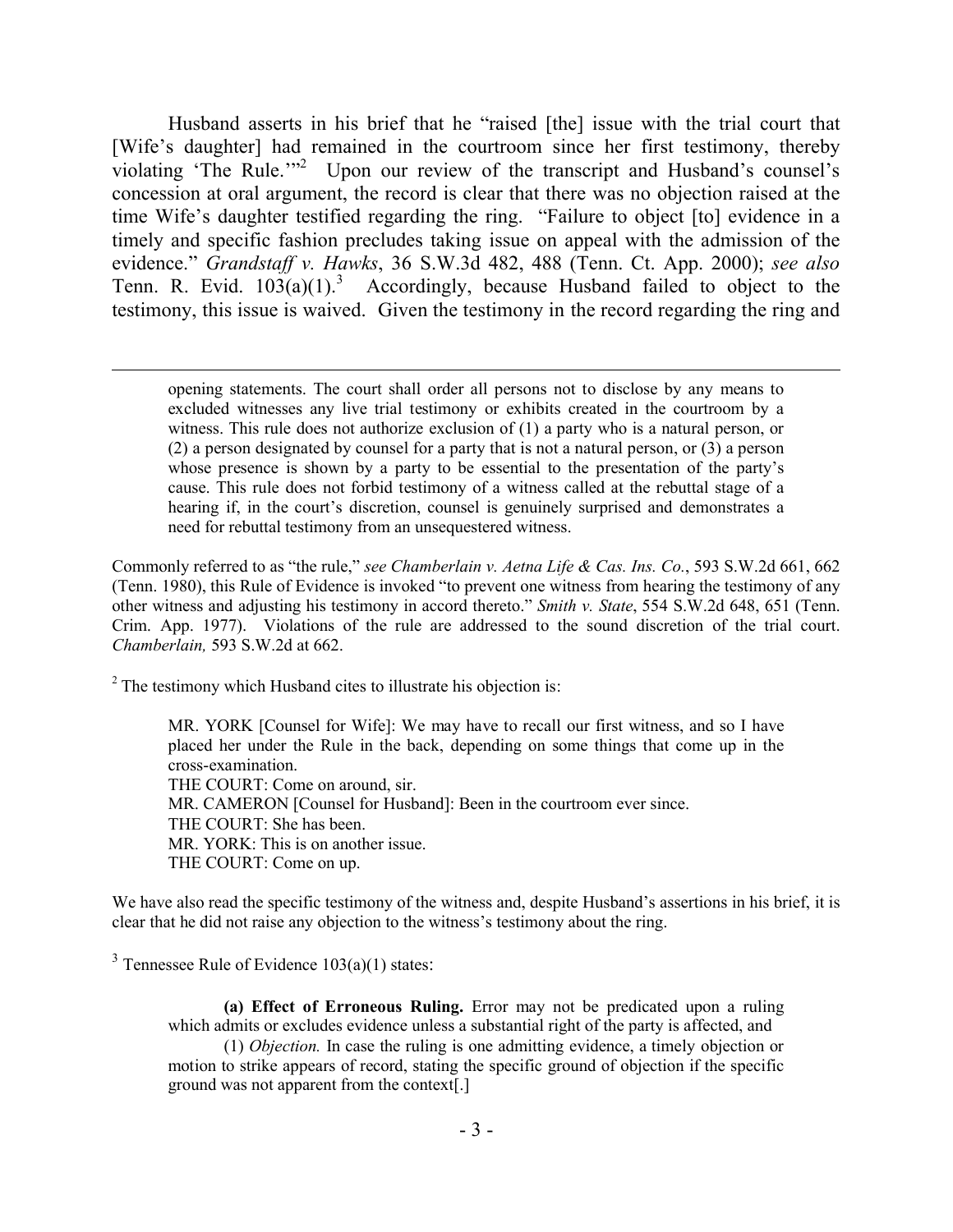the court's adverse credibility finding with respect to Husband's testimony,<sup>4</sup> we decline to disturb the trial court's holding that Husband gifted the ring to Wife and the award of the ring to her.

#### **B. ISSUE 2: DIVISION OF THE MARITAL ASSETS**

Husband next argues that the court's 60 percent - 40 percent division of the marital assets in favor of Wife "was not consistent with the statutory factors in Tenn. Code Ann. § 36-4-121(c), and is not supported by a preponderance of the evidence." He argues that the evidence supports an award of 60 percent of the marital property to himself and that Wife should have received 40 percent, "or at the very least an equal fifty percent split (50%-50%)." Husband does not take issue with the court's classification or valuation of any assets.

Our standard of review of the division of marital property was set forth in *Forbess v. Forbess*:

The division of marital property, including its classification and valuation are findings of fact. *Woodward v. Woodward,* 240 S.W.3d 825, 828 (Tenn. Ct. App. 2007). Trial courts have "wide latitude in fashioning an equitable division of marital property." *Altman v. Altman,* 181 S.W.3d 676, 683 (Tenn. Ct. App. 2005). Accordingly, the trial court's decisions regarding

 $\overline{a}$ 

I didn't find Mr. Henry credible. He admittedly lied over and over and over on court documents. At least on the first three exhibits and his interrogatories, he admitted he made -- gave false information on Exhibits 1, 2, and 3, and his interrogatory answers. The Court looks at his journal and his check register, which were made exhibits here. There is tens of thousands of dollars in discrepancy in those. So the Court really doesn't know what kind of money he makes, other than the fact that he can average \$11,000 a month for the average of the last two years, which the Court finds he has the ability to pay. He even admitted that Ms. Henry had a need, he had the ability to pay some alimony. He didn't include, on his affidavits, that his roommate was paying him \$4,800 a year. So it's hard for the Court to accept a whole lot of what Mr. Henry said due to the fact that he has repeatedly, in this Court's mind, lied about most of the things he testified to.

So as a finding of fact as to credibility, the Court finds that Mr. Henry has no credibility before this Court, and that the Court accepts Miss Henry's credibility over Mr. Henry's.

<sup>&</sup>lt;sup>4</sup> The order states that it found "the Defendant, and his testimony, is lacking in credibility." In its oral ruling, the trial court stated:

I don't know that in the 30-some-odd years that I've been in this field, 13 years since I've been on the bench, that I've had a party admit they made as many -- told as many lies as Mr. Henry has. . . .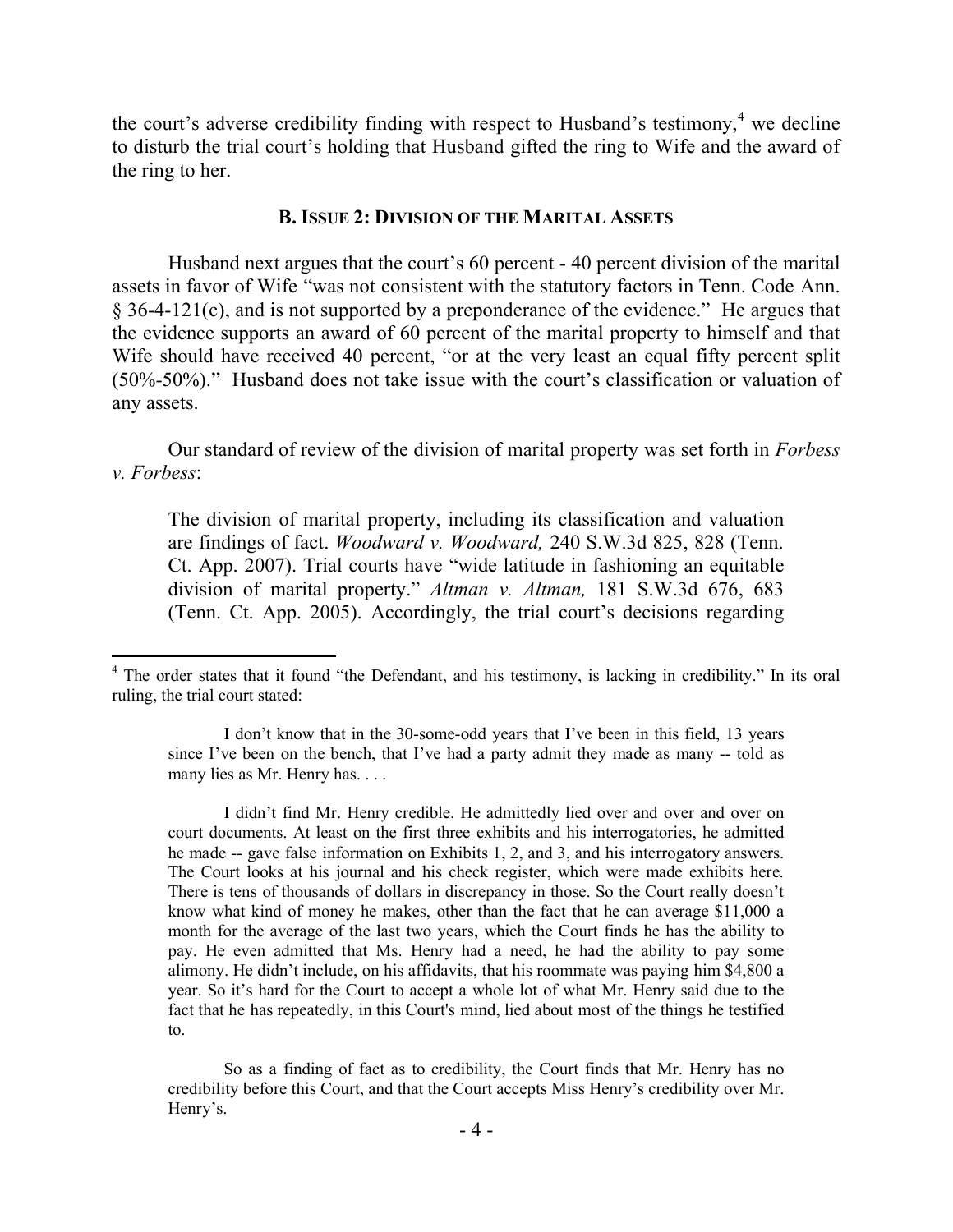classification, valuation and division of property are reviewed *de novo* with a presumption of correctness unless the evidence preponderates otherwise. *Farrar v. Farrar,* 553 S.W.2d 741, 743 (Tenn.1977).

370 S.W.3d 347, 354 (Tenn. Ct. App. 2011). In cases where the division of marital property is an issue on appeal, "Rule 7 of this Court requires 'the brief of the party raising the issue' to include, either in the body of the brief or as an appendix, a table of property and debt and their valuations.'" *Stearns-Smith v. Smith*, No. M2017-01902-COA-R3-CV, 2019 WL 3453360, at \*3 (Tenn. Ct. App. July 31, 2019) (quoting Tenn. Ct. App. R. 7(a)). This table must "list all property and debts considered by the trial court, including (1) all separate property, (2) all marital property, and (3) all separate and marital debts" and "must include a citation to the record where each party's evidence regarding the classification or valuation of the property ... and ... where the trial court's decision regarding the classification, valuation, division, or allocation of the property ... can be found." Tenn. Ct. App. R. 7(a), (b). In *Stearns-Smith v. Smith*, this Court observed:

We have described the Rule 7 table as "essential." *Blount v. Blount*, No. E2017-00243-COA-R3-CV, 2018 WL 1433198, at \*3 (Tenn. Ct. App. Mar. 22, 2018); *Harden v. Harden*, No. M2009-01302-COA-R3-CV, 2010 WL 2612688, at \*8 (Tenn. Ct. App. June 30, 2010). The table is so essential that a failure to comply with Rule 7 may be deemed a waiver of issues related to the classification, valuation, and division of property. *Forbess v. Forbess*, 370 S.W.3d 347, 354 (Tenn. Ct. App. 2011); *see also Blount*, 2018 WL 1433198, at \*3 (holding that husband waived any challenges to the court's order granting wife a portion of his military pension for failure to comply with Rule 7); *Butcher v. Butcher*, No. W2011-01808-COA-R3-CV, 2012 WL 2107977, at \*2 (Tenn. Ct. App. June 12, 2012) ("We have held that the failure to comply with Rule 7 of the Court of Appeals waives issues relating to the requirements of the Rule."); *Rountree v. Rountree*, 369 S.W.3d 122, 133 n.7 (Tenn. Ct. App. 2012) ("It is well settled that 'where an appellant fails to comply with this rule, that appellant waives all such issues relating to the rule's requirements.'" (quoting *Harden*, 2010 WL 2612688, at \*8)).

*Stearns-Smith v. Smith*, No. M2017-01902-COA-R3-CV, 2019 WL 3453360, at \*3 (Tenn. Ct. App. July 31, 2019). Husband's brief does not contain the table and consequently, we cannot perform our review. <sup>5</sup> Husband's failure to comply with Rule 7

<sup>5</sup> As this Court held *Forbess*:

<sup>[</sup>A] table, in full compliance with Rule 7, is vital as this Court must consider the entire distribution of property in order to determine whether the trial court erred. Moreover, this Court is under no duty to minutely search the record for evidence that the trial court's valuations may be incorrect or that the distribution may be improper.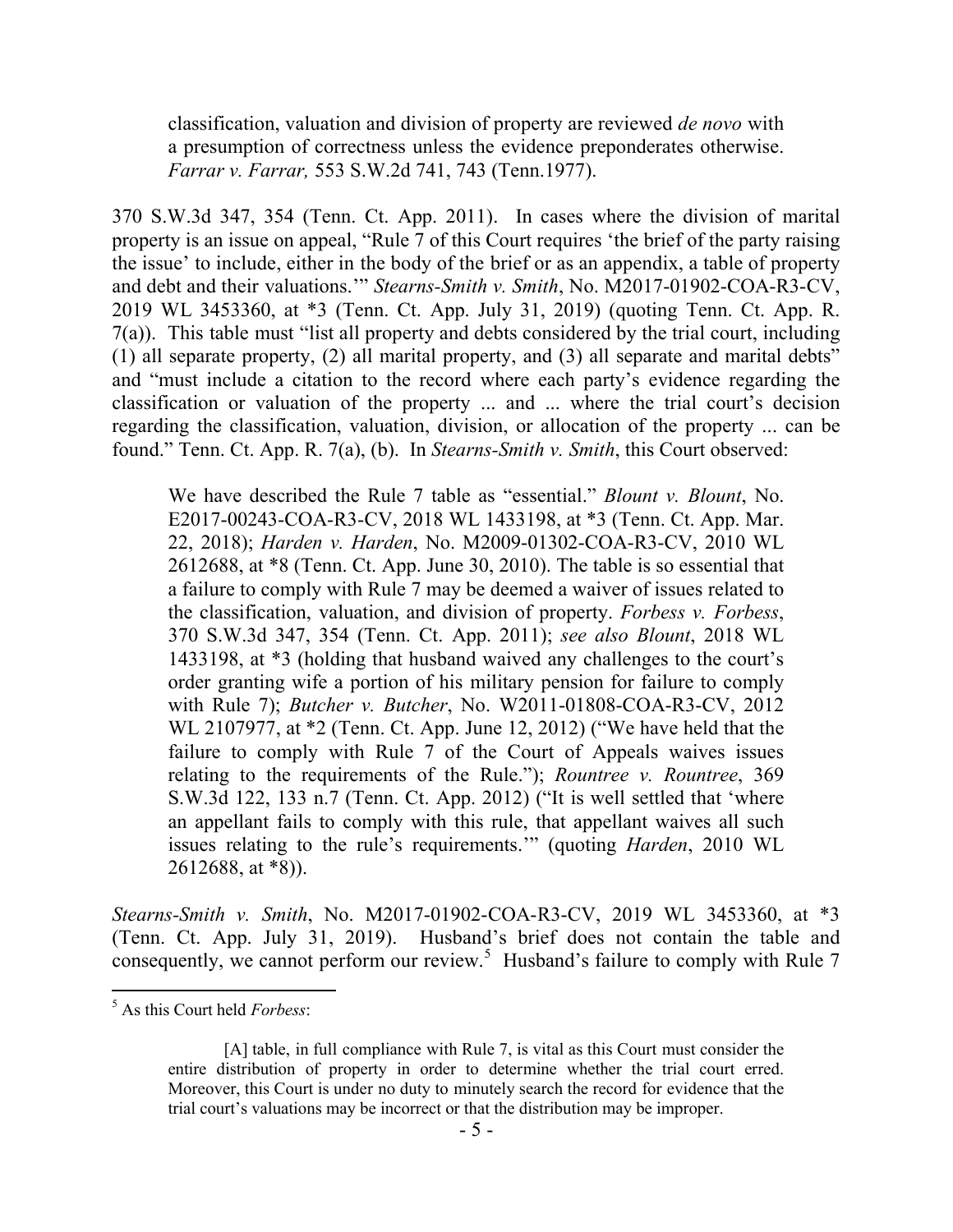results in the waiver of the issue of the division of the marital property. We therefore affirm the court's division of the marital estate.

#### **C. ISSUE 3: ALIMONY**

Tennessee recognizes four distinct types of spousal support: (1) alimony *in futuro*, (2) alimony *in solido*, (3) rehabilitative alimony, and (4) transitional alimony. Tenn. Code Ann. § 36-5-121(d)(1).<sup>6</sup> In this case, the trial court awarded both transitional alimony and alimony *in futuro*; the portion of the final decree pertaining to alimony reads:

#### ALIMONY

22. Court finds that the Plaintiff is entitled to Alimony In Solido in the amount of \$15,000.00 which shall be paid to the Plaintiffs attorney for the prosecution of the Motion for Criminal Contempt. This amount shall be paid within thirty (30) days from entry of this Order.

23. The Count finds that the Plaintiff is entitled to nonmodifiable transitional alimony in the amount of \$5,500.00 per month. This amount shall be paid for a period of thirty (30) months. This payment shall begin on the first day of the month following entry of this decree and shall continue for a period of thirty months with the payment being due on the first day of each month thereafter. During this time, the Plaintiff shall continue to pay the household bills that she is currently paying except for the Defendant's life insurance, which shall become the responsibility of the Defendant.

24. As additional transitional Alimony, the Defendant shall continue to pay the premium on his life insurance. The Defendant currently has the Plaintiff listed as the beneficiary on this policy. The Defendant is enjoined

<sup>370</sup> S.W.3d at 355 (Tenn. Ct. App. 2011) (quoting *Harden,* 2010 WL 2612688, at \*8.

<sup>6</sup> Alimony *in futuro*, a form of long-term support, is appropriate when the economically disadvantaged spouse cannot achieve self-sufficiency and economic rehabilitation is not feasible. *Gonsewski v. Gonsewski*, 350 S.W.3d 99, 107 (Tenn. 2011). Alimony *in solido* is also "a form of long-term support," *id.* at 108, and "may be awarded in lieu of or in addition to any other alimony award, in order to provide support, including attorney fees, where appropriate." Tenn. Code Ann.  $\S$  36-5-121(d)(5). Rehabilitative alimony is "a separate class of spousal support," Tennessee Code Annotated section 36-5-121(e)(1), the purpose of which is "to assist an economically disadvantaged spouse in acquiring additional education or training which will enable the spouse to achieve a standard of living comparable to the standard of living that existed during the marriage or the post-divorce standard of living expected to be available to the other spouse." *Gonsewski*, 350 S.W.3d at 108. Finally, transitional alimony may be awarded "when the court finds that rehabilitation is not necessary, but the economically disadvantaged spouse needs assistance to adjust to the economic consequences of a divorce, legal separation or other proceeding where spousal support may be awarded." Tenn. Code Ann.  $\S$  36-5-121(g)(1).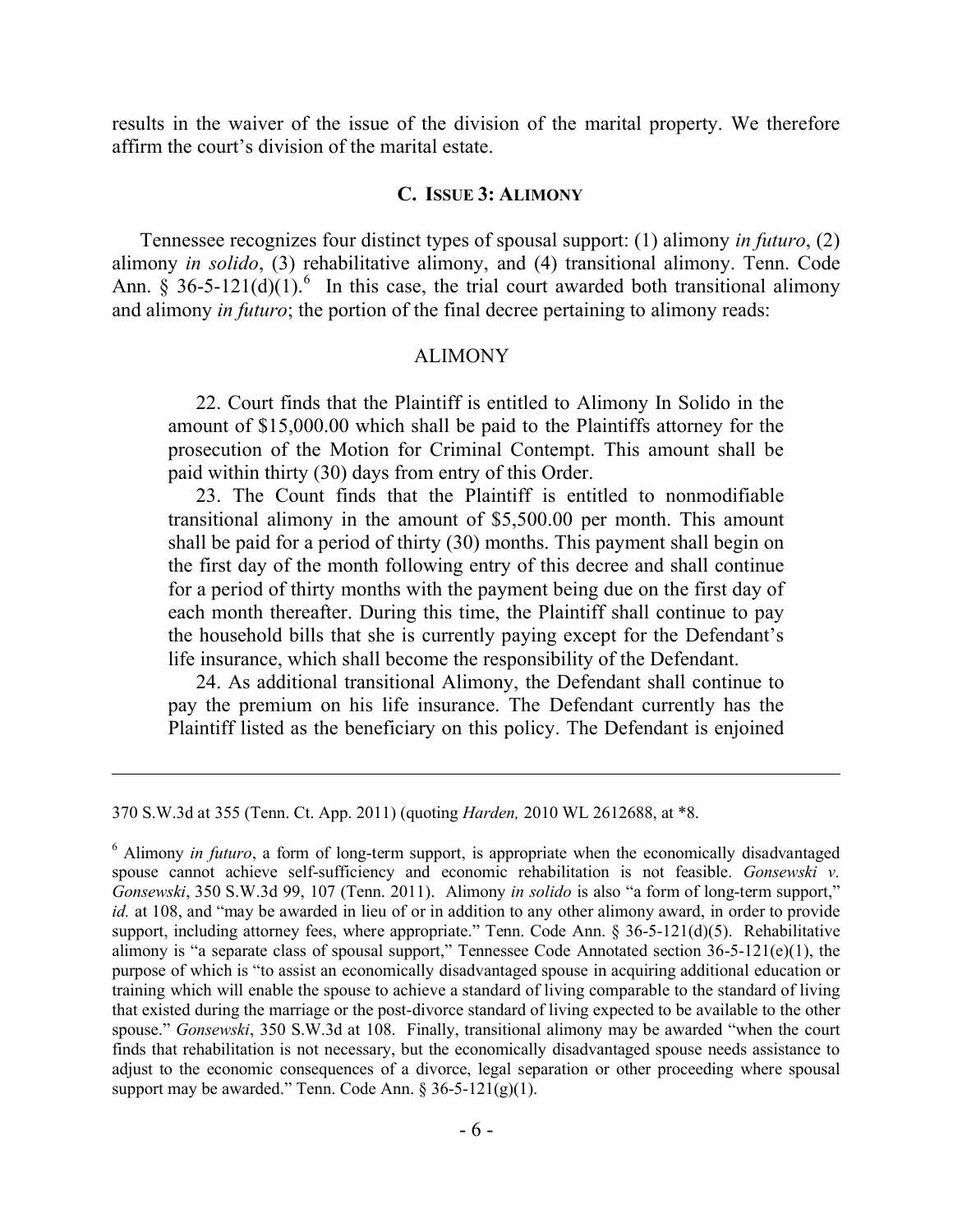from removing the Plaintiff as beneficiary on this policy until her 67th birthday which shall occur on September 20, 2028. The Defendant is further enjoined from allowing the policy to lapse for any reason. . . .

The Defendant shall pay to the Plaintiff Alimony In Futuro in the amount of Four Thousand (\$4,000.00) per month. This payment shall be due and payable on the month following the termination of the transitional alimony described in paragraph twenty-two (22) above. This payment shall be due on the first day of each month. This award of alimony in futuro shall remain in the court's control for the duration of such award, and may be increased, decreased, terminated, extended or otherwise modified upon a showing of substantial and material change in circumstances, including the Plaintiff living with a third person. This award shall terminate automatically and unconditionally upon the death or remarriage of the Plaintiff. Pursuant to T.C.A.  $\S 36-5-121$  (f) (2) (B), should the Plaintiff cohabit with any third person, a rebuttable presumption is raised that (i) The third person is contributing to the support of the alimony recipient and the alimony recipient does not need the amount of support previously awarded, and the court should suspend all or part of the alimony obligation of the former spouse; or (ii) The third person is receiving support from the alimony recipient and the alimony recipient does not need the amount of alimony previously awarded and the court should suspend all or part of the alimony obligation of the former spouse.

The Plaintiff shall notify the Defendant immediately should she remarry. This alimony obligation shall not end upon the death of the Defendant.

In its oral ruling, the trial court stated:

The Court finds that there should be a period of transitional alimony which occurs for a period of 30 months. That's in the amount of \$5,500 per month, and to cover this 30-month period. During that period, she'll continue to pay the expenses on the mortgage until it's sold and these bills, with the exception of Mr. Henry's life insurance policy, and he'll be responsible for that, but he will make her a beneficiary on the policy to secure payment of alimony to age 67.

As it relates to rehabilitative alimony, the Court does not find that, due to Ms. Henry's age and trying to rehabilitate herself and undereducation, going in the education field, I don't think she's going to be competitive in the education market starting out at age 62 or 63. I just  $-$  I just don't think  $she's$  — any school system is going to hire a 62-year-old woman with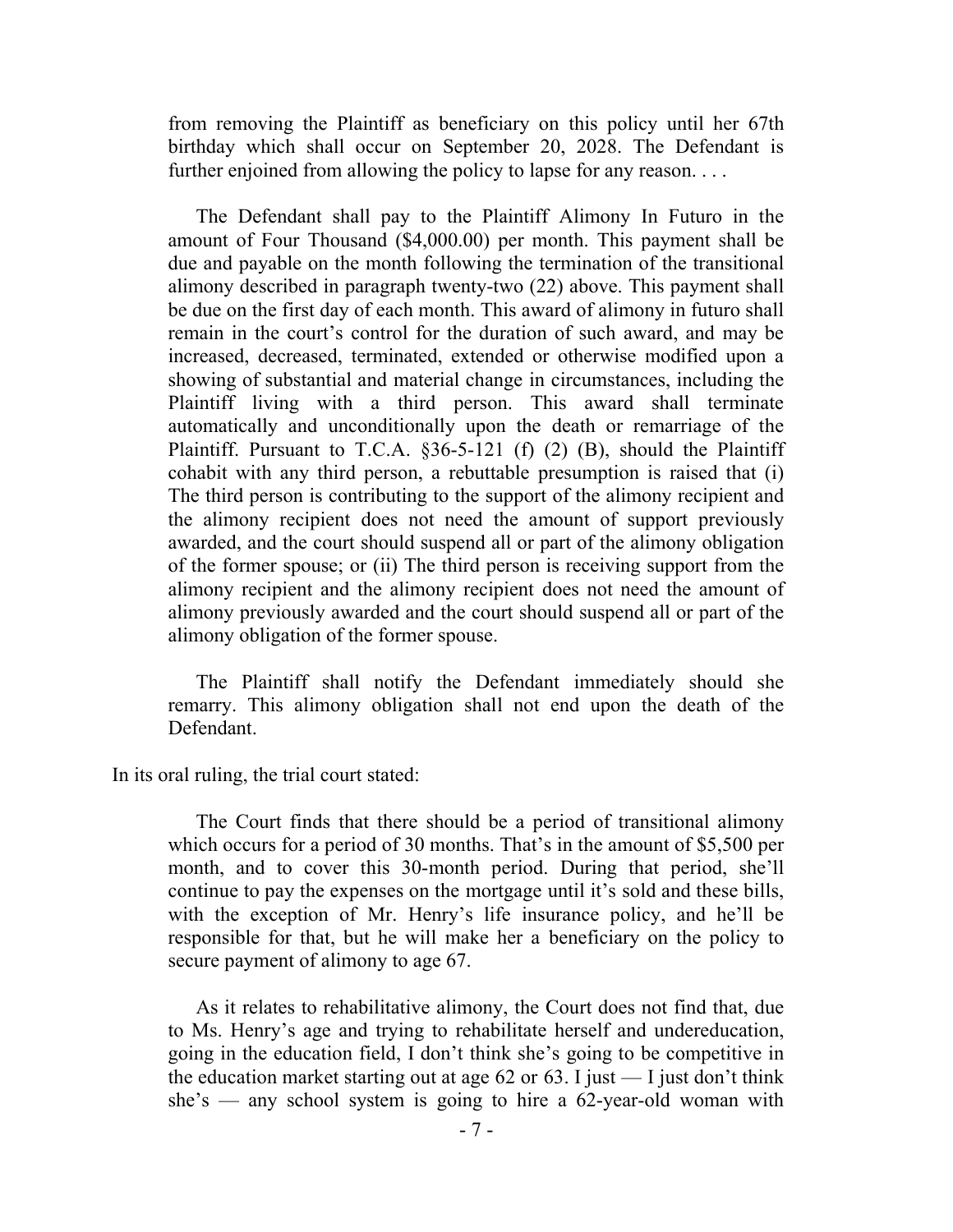health problems to compete with someone that's just out of school at 21 that has less expense as it might relate to insurance, being off of work. I just don't — I don't accept that argument. I understand that's the argument made, but I don't think that's reasonably -- a reasonable expectation that she would be successful in that.

However, I think she should be entitled to in futuro. I think she obviously is a well-spoken lady, an intelligent lady. She's not got any transferable job skills. But I think that in light of the division of property here, since she's gotten 60 percent of the property, that gives her some cushion to seek out whatever type of avenue of employment she might wish in the future to earn her at least a minimum wage job, maybe even more. That would be up to her. I'm not going to pick what kind of area she goes into. If she wants to go into education, she's got the money to do this. Along with this Tennessee Promise, as she discussed, this will be more than enough to cover that.

After the 30-month period, she'll be entitled to receive \$4,000 a month in alimony in futuro until she remarries or cohabitates or -- as governed by the Tennessee state  $law<sup>7</sup>$ 

Husband argues that the trial court erred in awarding both transitional alimony and alimony *in futuro* to Wife because "alimony in futuro is not appropriate. Wife is a perfect candidate for transitional alimony because she already possesses the skills she needs to be self-sufficient, and adjust to the single life." In addition, he argues that the award of alimony *in futuro* was an abuse of the court's discretion "because Wife's needs are unreasonable, and Husband does not have the current ability to pay"; alternatively, he argues that only alimony *in futuro* was appropriate and asks this court to modify the award to an amount that reflects his current diminished financial situation.

There are no hard and fast rules for spousal support decisions. *Anderton v. Anderton*, 988 S.W.2d 675, 682 (Tenn. Ct. App. 1998); *Crain v. Crain*, 925 S.W.2d 232, 233 (Tenn. Ct. App. 1996). In determining whether to award spousal support, the trial court is required to consider the relevant factors at Tennessee Code Annotated section  $36-5-121(i)$ .<sup>8</sup> "While a trial court should consider all the relevant factors under the

<sup>7</sup> The oral ruling was not incorporated into and made a part of the Final Decree; however, it provides insight into the court's reasoning as it ruled on this issue.

<sup>8</sup> Those factors set forth in Tennessee Code Annotated section 36-5-121(i)are:

<sup>(1)</sup> The relative earning capacity, obligations, needs, and financial resources of each party, including income from pension, profit sharing or retirement plans and all other sources;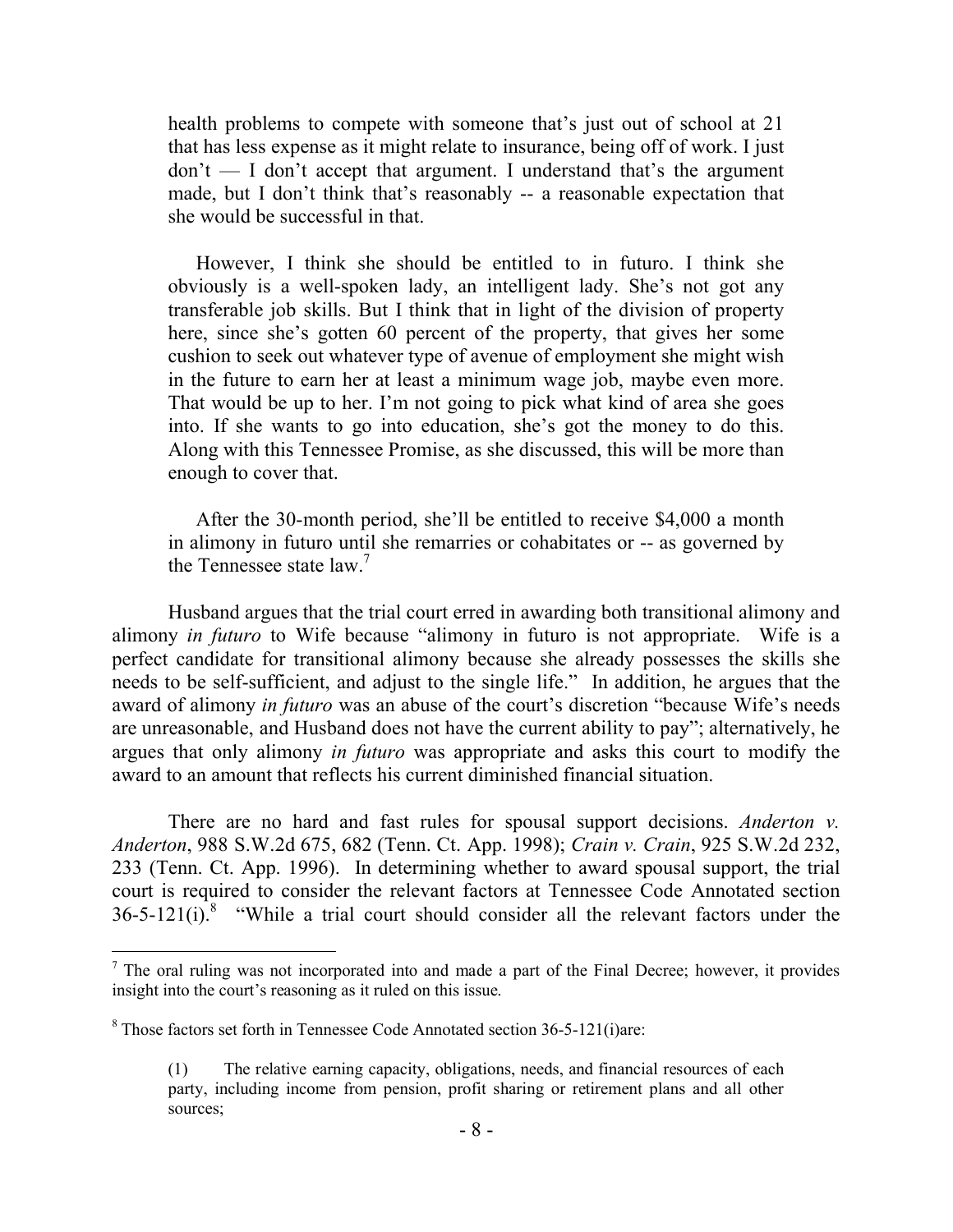circumstances, the two most important factors to be considered are the need of the economically disadvantaged spouse and the obligor spouse's ability to pay." *Small v. Small*, No. M2009-00248-COA-R3-CV, 2010 WL 334637, at \*3 (Tenn. Ct. App. Jan. 28, 2010) (citing *Riggs v. Riggs,* 250 S.W.3d 453, 457 (Tenn. Ct. App. 2007)). Of these two factors, "the primary consideration is the disadvantaged spouse's need." *Id.* In our review of the trial court's decision, we apply the standard set forth in *Gonsewski v. Gonsewski:*

[A] trial court's decision regarding spousal support is factually driven and involves the careful balancing of many factors. *Kinard v. Kinard,* 986 S.W.2d 220, 235 (Tenn. Ct. App. 1998); *see also Burlew [v. Burlew],* 40 S.W.3d [465] at 470 [(Tenn. 2001)]; *Robertson v. Robertson,* 76 S.W.3d 337, 340–41 (Tenn. 2002). As a result, "[a]ppellate courts are generally disinclined to second-guess a trial judge's spousal support decision." *Kinard,* 986 S.W.2d at 234. Rather, "[t]he role of an appellate court in reviewing an award of spousal support is to determine whether the trial court applied the correct legal standard and reached a decision that is not clearly unreasonable." *Broadbent v. Broadbent,* 211 S.W.3d 216, 220 (Tenn. 2006). Appellate courts decline to second-guess a trial court's decision absent an abuse of discretion. *Robertson,* 76 S.W.3d at 343. An abuse of discretion occurs when the trial court causes an injustice by applying an incorrect legal standard, reaches an illogical result, resolves the

<sup>(2)</sup> The relative education and training of each party, the ability and opportunity of each party to secure such education and training, and the necessity of a party to secure further education and training to improve such party's earnings capacity to a reasonable level;

<sup>(3)</sup> The duration of the marriage;

<sup>(4)</sup> The age and mental condition of each party;

<sup>(5)</sup> The physical condition of each party, including, but not limited to, physical disability or incapacity due to a chronic debilitating disease;

<sup>(6)</sup> The extent to which it would be undesirable for a party to seek employment outside the home, because such party will be custodian of a minor child of the marriage;

<sup>(7)</sup> The separate assets of each party, both real and personal, tangible and intangible;

<sup>(8)</sup> The provisions made with regard to the marital property, as defined in § 36-4- 121;

<sup>(9)</sup> The standard of living of the parties established during the marriage;

<sup>(10)</sup> The extent to which each party has made such tangible and intangible contributions to the marriage as monetary and homemaker contributions, and tangible and intangible contributions by a party to the education, training or increased earning power of the other party;

<sup>(11)</sup> The relative fault of the parties, in cases where the court, in its discretion, deems it appropriate to do so; and

<sup>(12)</sup> Such other factors, including the tax consequences to each party, as are necessary to consider the equities between the parties.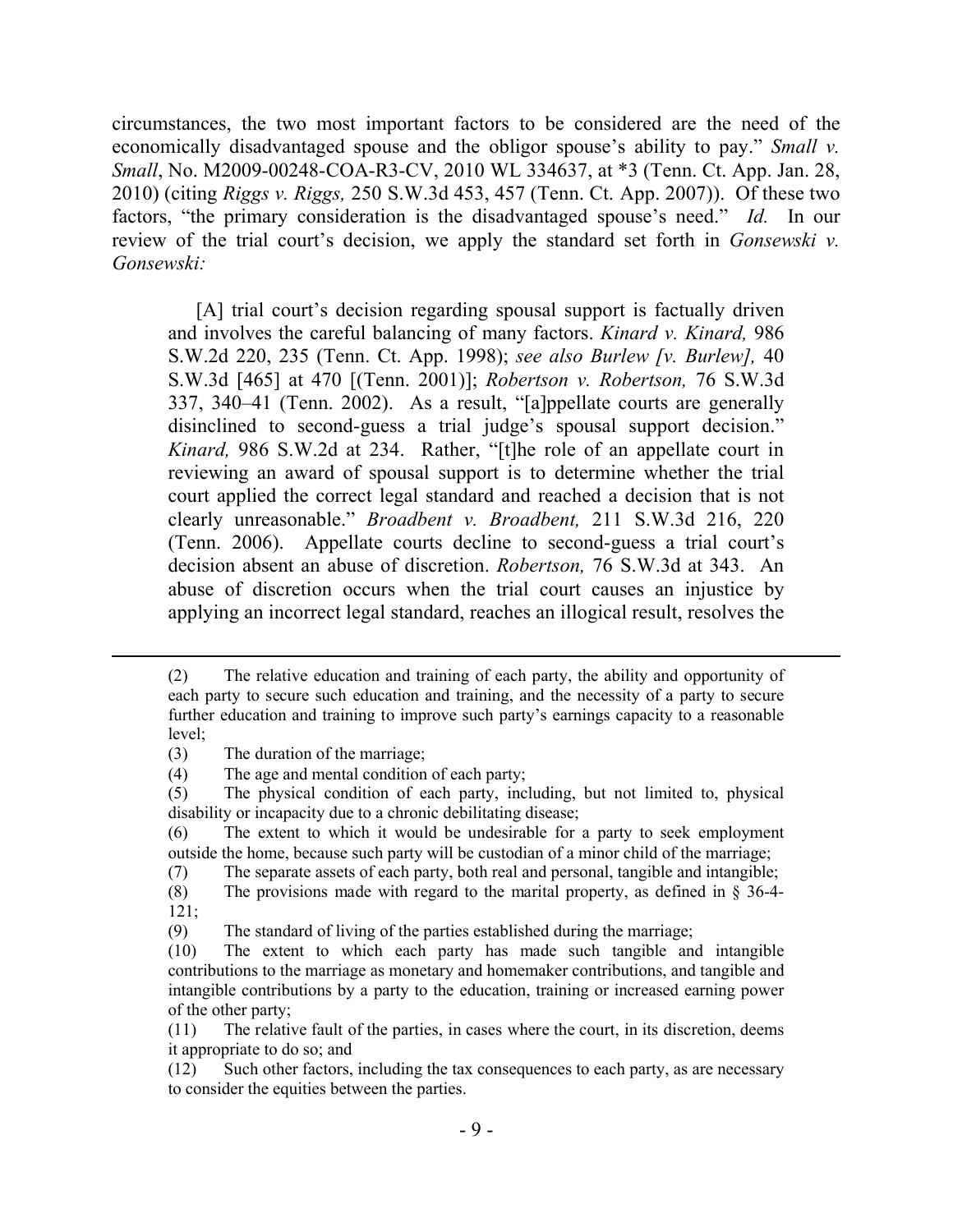case on a clearly erroneous assessment of the evidence, or relies on reasoning that causes an injustice. *Wright ex rel. Wright v. Wright,* 337 S.W.3d 166, 176 (Tenn. 2011); *Henderson v. SAIA, Inc.,* 318 S.W.3d 328, 335 (Tenn. 2010).

### 350 S.W.3d 99, 105 (Tenn. 2011) (footnote omitted).

The evidence clearly supports the determination that an award of alimony was warranted; indeed, Husband concedes that Wife has a need for support. The issue we address is whether the court abused its discretion in the type, duration, and amount of the award.

Wife testified that she was 58 years old, has a tenth-grade education and a GED certificate; that she did not work outside the home, save for a brief 8-week stint, during the course of the marriage; and that she has no work experience or transferable job skills. In the division of marital assets, Wife received \$16,000 cash to assist with the expenses associated with an upcoming surgery, 60 percent of funds held in Husband's counsel's trust account as proceeds from the sale of property, and 60 percent of the money in a joint bank account. She also received two burial lots and a vehicle, and 60 percent of Husband's retirement accounts. Wife's income and expense statement showed that she has approximately \$9,000 per month in expenses.

Husband's initial income statements, admitted as exhibits at trial, showed that he made more than \$10,000 a month in income; Husband testified at trial that his income had been reduced to approximately \$4,000 per month and acknowledged that he had submitted three affidavits that understated his income. As noted earlier, the trial court made an adverse credibility finding with respect to Husband's testimony. Giving due deference to the adverse credibility finding and considering the record as a whole, the court did not abuse its discretion in holding that Husband had the ability to earn \$11,000 per month and to pay the amount awarded.

Transitional alimony assists the disadvantaged spouse with the "transition to the status of a single person." *Gonsewski*, 350 S.W.3d at 109. While rehabilitative alimony "is designed to increase an economically disadvantaged spouse's *capacity* for selfsufficiency, transitional alimony is designed to aid a spouse who already possesses the capacity for self-sufficiency but needs financial assistance in adjusting to the economic consequences of establishing and maintaining a household without the benefit of the other spouse's income." *Id.*

The parties were married for more than 23 years and enjoyed a comfortable standard of living. Husband and Wife both testified that Husband worked as a salesman earning significant income while Wife took care of the home and children, who have all attained the age of majority. Given the disparate earning capacities of the parties, Wife's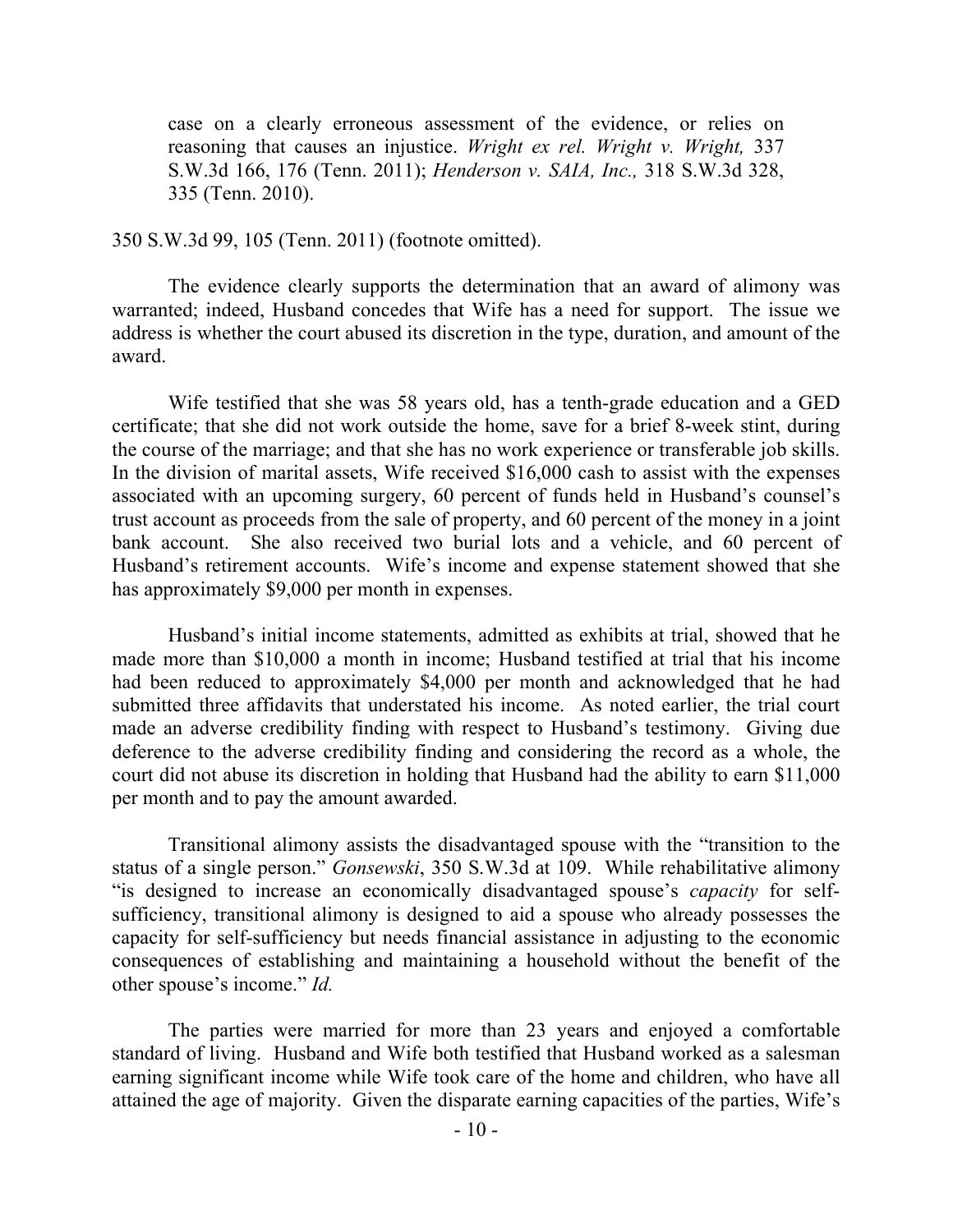status as the economically disadvantaged party, her expenses, and the court's acknowledgement that rehabilitation was not feasible for her, we conclude that the award of transitional alimony in the amount of \$5,500 per month for 30 months is supported by the evidence and not clearly unreasonable; accordingly, we affirm this award.

Similarly, the proof established many of the statutory factors supporting an award of alimony *in futuro*—including Wife's need for support, the duration of the marriage, the parties' relative earning capacities, and Wife's contributions to the marriage as homemaker and parent. Significant, also, is the trial court's determination that rehabilitation is not feasible, and that an award of long-term support is necessary. *See Gonsewski*, 350 S.W.3d at 109 ("[T]here is a statutory bias toward awarding transitional or rehabilitative alimony over alimony *in solido* or *in futuro* [; w]hile this statutory preference does not entirely displace long-term spousal support, alimony *in futuro* should be awarded only when the court finds that economic rehabilitation<sup>[9]</sup> is not feasible and long-term support is necessary.") (citing *Bratton v. Bratton,* 136 S.W.3d 595, 605 (Tenn. 2004); *Robertson v. Robertson,* 76 S.W.3d 337, 341-42 (Tenn. 2002)).

Husband argues that the amount awarded was an abuse of discretion, given the current depressed state of his income. As noted above, the amount awarded is supported by the pertinent factors at section 36-5-121(i) and the testimony of Husband's ability to earn significant income and therefore to pay. Taken together, the award allows Wife to adjust to the immediate economic consequences of the divorce and the loss of the support furnished to the family by Husband, as breadwinner, and to recognize the practical realities of entering into the workforce at age 58 with limited education and work skills.<sup>10</sup>

Tenn. Code Ann. § 36-5-121(e)(1).

 $\overline{a}$ 

<sup>10</sup> Tennessee Code Annotated section  $36-5-121(f)$  states in pertinent part:

<sup>&</sup>lt;sup>9</sup> In this context, "rehabilitated" means that, with reasonable efforts, the economically-disadvantaged spouse will be able to achieve:

<sup>. . .</sup> an earning capacity that will permit the economically disadvantaged spouse's standard of living after the divorce to be reasonably comparable to the standard of living enjoyed during the marriage, or to the post-divorce standard of living expected to be available to the other spouse, considering the relevant statutory factors and the equities between the parties.

<sup>(</sup>f)(1) Alimony in futuro, also known as periodic alimony, is a payment of support and maintenance on a long term basis or until death or remarriage of the recipient. Such alimony may be awarded when the court finds that there is relative economic disadvantage and that rehabilitation is not feasible, meaning that the disadvantaged spouse is unable to achieve, with reasonable effort, an earning capacity that will permit the spouse's standard of living after the divorce to be reasonably comparable to the standard of living enjoyed during the marriage, or to the post-divorce standard of living expected to be available to the other spouse, considering the relevant statutory factors and